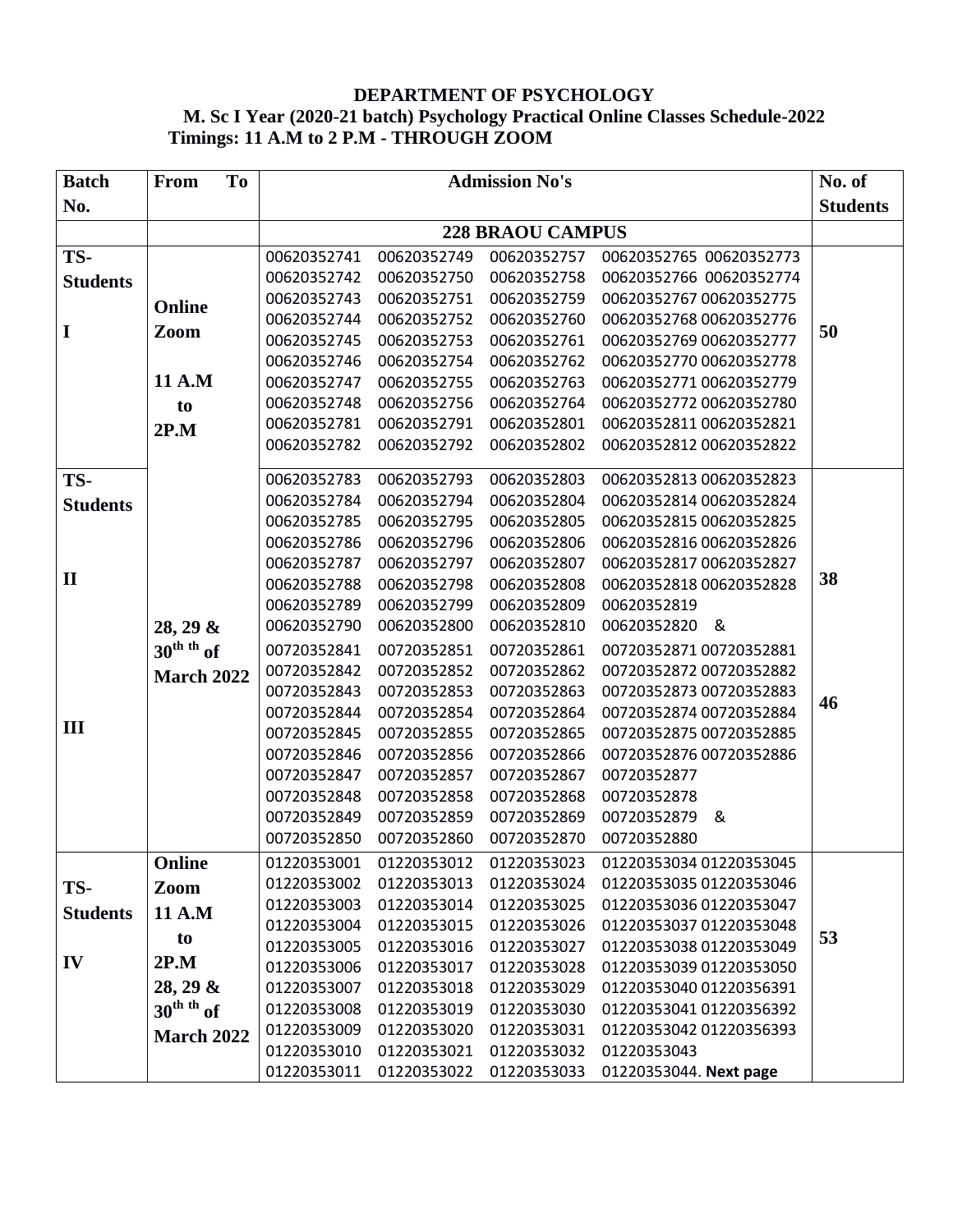| TS-             |                           | 22820353352 | 22820353408 | 22820353416 | 22820353424 22820353432   |    |
|-----------------|---------------------------|-------------|-------------|-------------|---------------------------|----|
| <b>Students</b> | Online                    | 22820353401 | 22820353409 | 22820353417 | 22820353425 22820353433   |    |
|                 |                           | 22820353402 | 22820353410 | 22820353418 | 22820353426 22820353434   |    |
|                 | Zoom                      | 22820353403 | 22820353411 | 22820353419 | 22820353427 22820353435   | 50 |
|                 | 11 A.M                    | 22820353404 | 22820353412 | 22820353420 | 22820353428 22820353436   |    |
| $\mathbf{V}$    | to                        | 22820353405 | 22820353413 | 22820353421 | 22820353429 22820353437   |    |
|                 | 2P.M                      | 22820353406 | 22820353414 | 22820353422 | 22820353430 22820353438   |    |
|                 |                           | 22820353407 | 22820353415 | 22820353423 | 22820353431 22820353439   |    |
|                 |                           | 22820353440 | 22820353448 | 22820353456 | 22820353464 22820353472   |    |
|                 | 31 <sup>st</sup> March    | 22820353441 | 22820353449 | 22820353457 | 22820353465 22820353473   |    |
|                 | & $1st$ , 4 <sup>th</sup> | 22820353442 | 22820353450 | 22820353458 | 22820353466 22820353474   |    |
| TS-             | April 2022                | 22820353443 | 22820353451 | 22820353459 | 22820353467 22820353475   |    |
| <b>Students</b> |                           | 22820353444 | 22820353452 | 22820353460 | 22820353468 22820353476   |    |
|                 |                           | 22820353445 | 22820353453 | 22820353461 | 22820353469 22820353477   |    |
|                 |                           | 22820353446 | 22820353454 | 22820353462 | 22820353470 22820353478   | 50 |
|                 |                           | 22820353447 | 22820353455 | 22820353463 | 22820353471 22820353479   |    |
| VI              | 31 <sup>st</sup> March    | 22820353480 | 22820353488 | 22820353496 | 22820353504 22820353512   |    |
|                 | & $1st$ , 4 <sup>th</sup> | 22820353481 | 22820353489 | 22820353497 | 22820353505 22820353513   |    |
|                 | April 2022                | 22820353482 | 22820353490 | 22820353498 | 22820353506 22820353514   |    |
|                 |                           | 22820353483 | 22820353491 | 22820353499 | 22820353507 22820353515   |    |
|                 |                           |             |             |             |                           |    |
|                 |                           | 22820353484 | 22820353492 | 22820353500 | 22820353508 22820353516   |    |
| TS-             |                           | 22820353485 | 22820353493 | 22820353501 | 22820353509 22820353517   |    |
| <b>Students</b> |                           | 22820353486 | 22820353494 | 22820353502 | 22820353510 22820353518   | 50 |
|                 |                           | 22820353487 | 22820353495 | 22820353503 | 22820353511 22820353519   |    |
|                 |                           | 22820353520 | 22820353528 | 22820353536 | 22820353544 22820353552   |    |
| VII             |                           | 22820353521 | 22820353529 | 22820353537 | 22820353545 22820353553   |    |
|                 |                           | 22820353522 | 22820353530 | 22820353538 | 22820353546 22820353554   |    |
|                 | 31 <sup>st</sup> March    | 22820353523 | 22820353531 | 22820353539 | 22820353547 22820353555   |    |
|                 | & $1st$ , 4 <sup>th</sup> | 22820353524 | 22820353532 | 22820353540 | 22820353548 22820353556   |    |
|                 |                           | 22820353525 | 22820353533 | 22820353541 | 22820353549 22820353557   |    |
|                 | April 2022                |             |             |             |                           |    |
|                 |                           | 22820353526 | 22820353534 | 22820353542 | 22820353550 22820353558   |    |
|                 |                           | 22820353527 | 22820353535 | 22820353543 | 22820353551 22820353559   |    |
|                 |                           | 22820353560 | 22820353568 | 22820353576 | 22820353584 22820353592   | 50 |
| <b>VIII</b>     | 31 <sup>st</sup> March    | 22820353561 | 22820353569 | 22820353577 | 22820353585 22820353593   |    |
|                 |                           | 22820353562 | 22820353570 | 22820353578 | 22820353586 22820353594   |    |
|                 | & $1st$ , 4 <sup>th</sup> | 22820353563 | 22820353571 | 22820353579 | 22820353587 22820353595   |    |
|                 | April 2022                | 22820353564 | 22820353572 | 22820353580 | 22820353588 22820353596   |    |
|                 |                           | 22820353565 | 22820353573 | 22820353581 | 22820353589 22820353597   |    |
|                 |                           | 22820353566 | 22820353574 | 22820353582 | 22820353590 22820353598   |    |
|                 |                           | 22820353567 | 22820353575 | 22820353583 | 22820353591 22820353599   |    |
|                 |                           |             |             |             | <b>Next Page Continue</b> |    |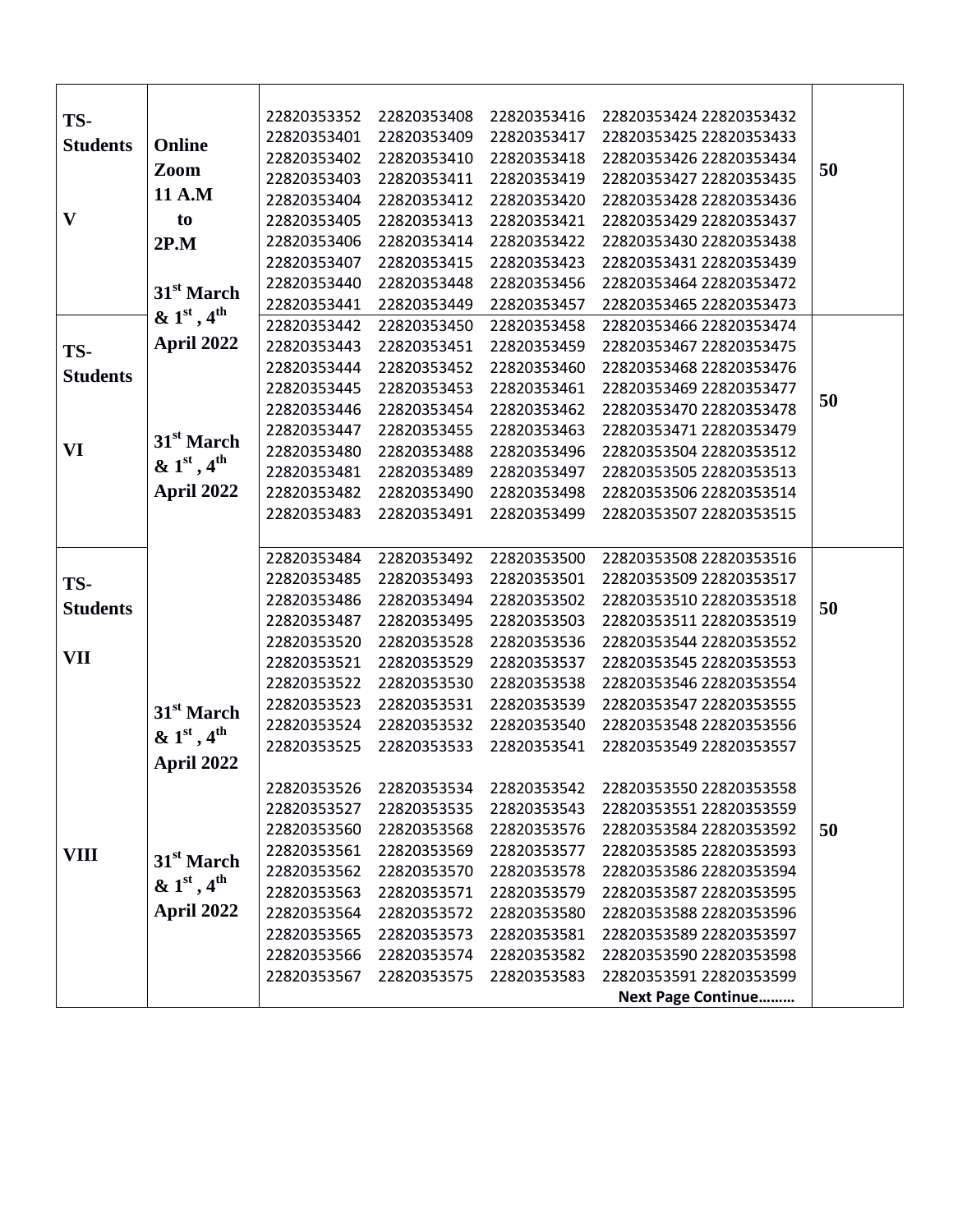| TS-             |                                     | 22820353600 | 22820353608 | 22820353616 | 22820353624 22820353632   |    |
|-----------------|-------------------------------------|-------------|-------------|-------------|---------------------------|----|
| <b>Students</b> | <b>Online</b>                       | 22820353601 | 22820353609 | 22820353617 | 22820353625 22820353633   |    |
|                 |                                     | 22820353602 | 22820353610 | 22820353618 | 22820353626 22820353634   |    |
|                 | Zoom                                | 22820353603 | 22820353611 | 22820353619 | 22820353627 22820353635   |    |
|                 | 11 A.M                              | 22820353604 | 22820353612 | 22820353620 | 22820353628 22820353636   | 50 |
| IX              | to                                  | 22820353605 | 22820353613 | 22820353621 | 22820353629 22820353637   |    |
|                 | 2P.M                                | 22820353606 | 22820353614 | 22820353622 | 22820353630 22820353638   |    |
|                 |                                     | 22820353607 | 22820353615 | 22820353623 | 22820353631 22820353639   |    |
|                 | $6^{\text{th}}$ , $7^{\text{th}}$ & | 22820353640 | 22820353648 | 22820353656 | 22820353664 22820353672   |    |
|                 |                                     | 22820353641 | 22820353649 | 22820353657 | 22820353665 22820353673   |    |
|                 | 8 <sup>th</sup> April               |             |             |             |                           |    |
|                 | 2022                                | 22820353642 | 22820353650 | 22820353658 | 22820353666 22820353674   |    |
|                 |                                     | 22820353643 | 22820353651 | 22820353659 | 22820353667 22820353675   |    |
|                 |                                     | 22820353644 | 22820353652 | 22820353660 | 22820353668 22820353676   |    |
| $\mathbf X$     |                                     | 22820353645 | 22820353653 | 22820353661 | 22820353669 22820353677   |    |
|                 |                                     | 22820353646 | 22820353654 | 22820353662 | 22820353670 22820353678   | 50 |
|                 |                                     | 22820353647 | 22820353655 | 22820353663 | 22820353671 22820353679   |    |
|                 | $6^{\text{th}}$ , $7^{\text{th}}$ & | 22820353680 | 22820353688 | 22820353696 | 22820353704 22820353712   |    |
|                 | 8 <sup>th</sup> April               | 22820353681 | 22820353689 | 22820353697 | 22820353705 22820353713   |    |
|                 | 2022                                | 22820353682 | 22820353690 | 22820353698 | 22820353706 22820353714   |    |
|                 |                                     | 22820353683 | 22820353691 | 22820353699 | 22820353707 22820353715   |    |
|                 | <b>Online</b>                       | 22820353684 | 22820353692 | 22820353700 | 22820353708 22820353716   |    |
| TS-             | Zoom                                | 22820353685 | 22820353693 | 22820353701 | 22820353709 22820353717   |    |
| <b>Students</b> | 11 A.M                              | 22820353686 | 22820353694 | 22820353702 | 22820353710 22820353718   |    |
|                 |                                     | 22820353687 | 22820353695 | 22820353703 | 22820353711 22820353719   |    |
|                 | to                                  | 22820353720 | 22820353728 | 22820353736 | 22820353744 22820353752   |    |
| XI              | 2P.M                                | 22820353721 | 22820353729 | 22820353737 | 22820353745 22820353753   |    |
|                 |                                     | 22820353722 | 22820353730 | 22820353738 | 22820353746 22820353754   | 50 |
|                 | $6^{\text{th}}$ , $7^{\text{th}}$ & | 22820353723 | 22820353731 | 22820353739 | 22820353747 22820353755   |    |
|                 | 8 <sup>th</sup> April               | 22820353724 | 22820353732 | 22820353740 | 22820353748 22820353756   |    |
|                 | 2022                                | 22820353725 | 22820353733 | 22820353741 | 22820353749 22820353757   |    |
|                 |                                     |             |             |             |                           |    |
|                 |                                     | 22820353726 | 22820353734 | 22820353742 | 22820353750 22820353758   |    |
|                 |                                     | 22820353727 | 22820353735 | 22820353743 | 22820353751 22820353759   |    |
|                 |                                     | 22820353760 | 22820353768 | 22820353776 | 22820353784 22820353792   |    |
| TS-             |                                     | 22820353761 | 22820353769 | 22820353777 | 22820353785 22820353793   |    |
| XII             | $6^{\text{th}}$ , $7^{\text{th}}$ & | 22820353762 | 22820353770 | 22820353778 | 22820353786 22820353794   |    |
|                 | $8th$ April                         | 22820353763 | 22820353771 | 22820353779 | 22820353787 22820353795   | 50 |
|                 |                                     | 22820353764 | 22820353772 | 22820353780 | 22820353788 22820353796   |    |
|                 | 2022                                | 22820353765 | 22820353773 | 22820353781 | 22820353789 22820353797   |    |
|                 |                                     | 22820353766 | 22820353774 | 22820353782 | 22820353790 22820353798   |    |
|                 |                                     | 22820353767 | 22820353775 | 22820353783 | 22820353791 22820353799   |    |
|                 |                                     |             |             |             | <b>Next Page Continue</b> |    |
|                 |                                     |             |             |             |                           |    |
|                 |                                     |             |             |             |                           |    |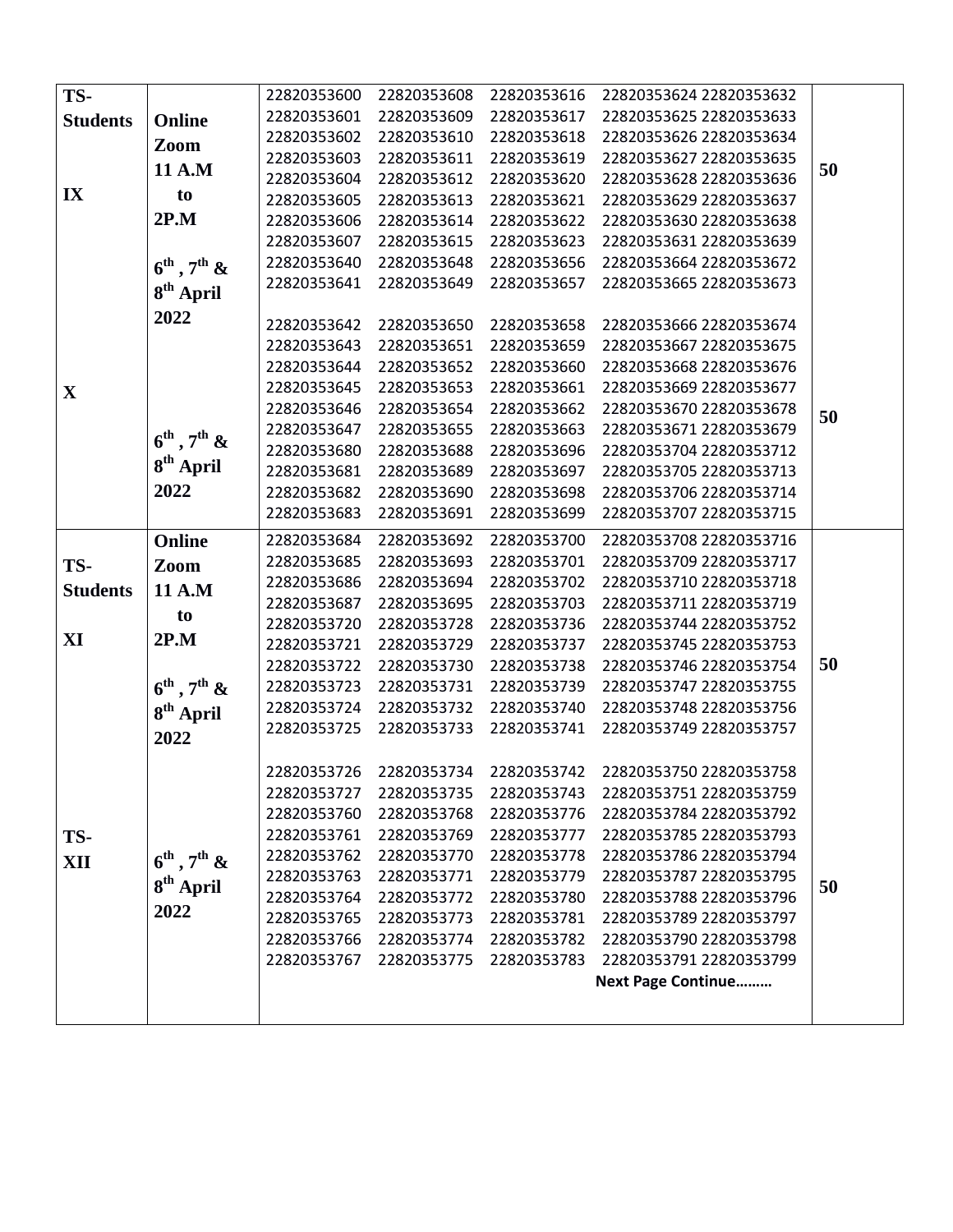| TS-             |                         |             |                                             |             |                           |    |
|-----------------|-------------------------|-------------|---------------------------------------------|-------------|---------------------------|----|
| <b>Students</b> |                         | 22820353800 | 22820353808                                 | 22820353816 | 22820353824 22820353832   |    |
| XIII            | Online                  | 22820353801 | 22820353809                                 | 22820353817 | 22820353825 22820353833   |    |
|                 | Zoom                    | 22820353802 | 22820353810                                 | 22820353818 | 22820353826 22820353834   | 50 |
|                 |                         | 22820353803 | 22820353811                                 | 22820353819 | 22820353827 22820353835   |    |
|                 | 11 A.M                  | 22820353804 | 22820353812                                 | 22820353820 | 22820353828 22820353836   |    |
|                 | to                      | 22820353805 | 22820353813                                 | 22820353821 | 22820353829 22820353837   |    |
|                 | 2P.M                    | 22820353806 | 22820353814                                 | 22820353822 | 22820353830 22820353838   |    |
|                 |                         | 22820353807 | 22820353815                                 | 22820353823 | 22820353831 22820353839   |    |
|                 | $11^{th}$ , $12^{th}$ & | 22820353840 | 22820353848                                 | 22820353856 | 22820353864 22820353872   |    |
|                 |                         | 22820353841 | 22820353849                                 | 22820353857 | 22820353865 22820353873   |    |
|                 | $13th$ April            |             |                                             |             |                           |    |
|                 | 2022                    | 22820353842 | 22820353850                                 | 22820353858 | 22820353866 22820353874   |    |
|                 |                         | 22820353843 | 22820353851                                 | 22820353859 | 22820353867 22820353875   |    |
| TS-             |                         | 22820353844 | 22820353852                                 | 22820353860 | 22820353868 22820353876   |    |
| <b>Students</b> |                         | 22820353845 | 22820353853                                 | 22820353861 | 22820353869 22820353877   | 69 |
|                 | 11 A.M                  | 22820353846 | 22820353854                                 | 22820353862 | 22820353870 22820353878   |    |
|                 |                         | 22820353847 | 22820353855                                 | 22820353863 | 22820353871 22820353879   |    |
|                 | to                      | 22820353880 | 22820353888                                 | 22820353896 | 22820353904 22820353912   |    |
|                 | 2P.M                    | 22820353881 | 22820353889                                 | 22820353897 | 22820353905 22820353913   |    |
|                 |                         | 22820353882 | 22820353890                                 | 22820353898 | 22820353906 22820353914   |    |
|                 | $11^{th}$ , $12^{th}$ & | 22820353883 | 22820353891                                 | 22820353899 | 22820353907 22820353915   |    |
|                 | $13th$ April            | 22820353884 | 22820353892                                 | 22820353900 | 22820353908 22820353916   |    |
|                 |                         | 22820353885 | 22820353893                                 | 22820353901 | 22820353909 22820353917   |    |
|                 | 2022                    | 22820353886 | 22820353894                                 | 22820353902 | 22820353910 22820353918   |    |
|                 |                         | 22820353887 | 22820353895                                 | 22820353903 | 22820353911.              |    |
|                 |                         |             | + If any late fee payment students from SSB |             |                           |    |
|                 |                         |             |                                             |             |                           |    |
|                 |                         | 00320352601 | 00320352609                                 | 00320352617 | 00320352625 00320352633   |    |
| AP-             | Online                  | 00320352602 | 00320352610                                 | 00320352618 | 00320352626 00320352634   |    |
| <b>Students</b> | Zoom                    | 00320352603 | 00320352611                                 | 00320352619 | 00320352627 00320352635   |    |
|                 |                         | 00320352604 | 00320352612                                 | 00320352620 | 00320352628 00320352636   |    |
|                 | 11 A.M                  | 00320352605 | 00320352613                                 | 00320352621 | 00320352629               |    |
|                 | to                      | 00320352606 | 00320352614                                 | 00320352622 | 00320352630               |    |
|                 | 2P.M                    | 00320352607 | 00320352615                                 | 00320352623 | 00320352631               |    |
| I Batch         |                         | 00320352608 | 00320352616                                 | 00320352624 | 00320352632 &             | 66 |
|                 | 18, 19 $\&$             |             |                                             |             |                           |    |
|                 | $20th$ April            | 00520352641 | 00520352649                                 | 00520352657 | 00520352665 00520352673   |    |
|                 |                         | 00520352642 | 00520352650                                 | 00520352658 | 00520352666 00520352674   |    |
|                 | 2022                    | 00520352643 | 00520352651                                 | 00520352659 | 00520352667 00520352675   |    |
|                 |                         | 00520352644 | 00520352652                                 | 00520352660 | 00520352668 00520352676   |    |
|                 |                         | 00520352645 | 00520352653                                 | 00520352661 | 00520352669 00520352677   |    |
|                 |                         | 00520352646 | 00520352654                                 | 00520352662 | 00520352670 00520352678   |    |
|                 |                         |             |                                             |             | <b>Next Page Continue</b> |    |
|                 |                         |             |                                             |             |                           |    |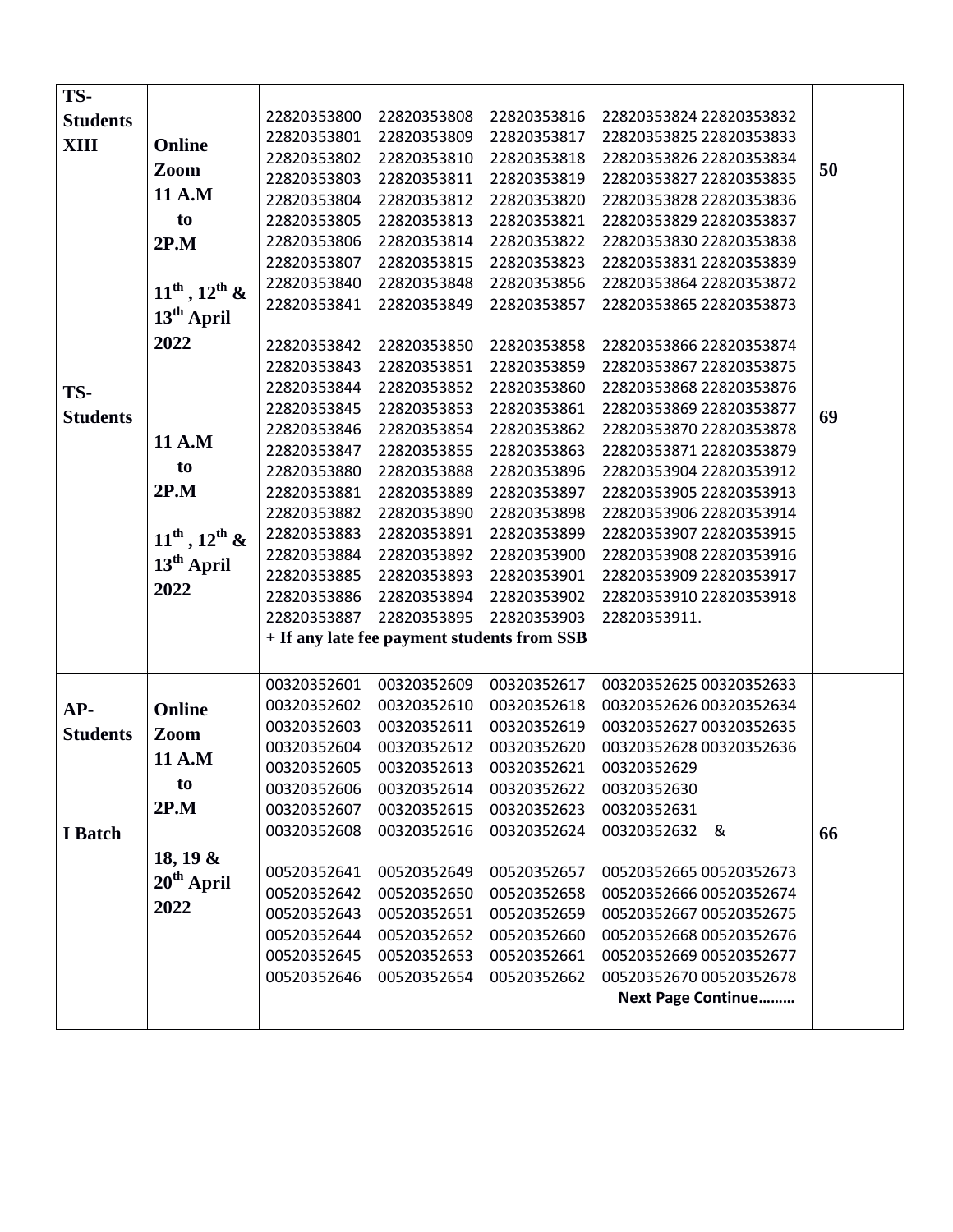| AP-             | Online                 | 00520352647 | 00520352655 | 00520352663 | 00520352671 00520352679   |    |
|-----------------|------------------------|-------------|-------------|-------------|---------------------------|----|
| <b>Students</b> | Zoom                   | 00520352648 | 00520352656 | 00520352664 | 00520352672 00520352680   |    |
|                 | 11 A.M                 | 00520352681 | 00520352689 | 00520352697 | 00520352705 00520352713   |    |
|                 |                        | 00520352682 | 00520352690 | 00520352698 | 00520352706 00520352714   |    |
| $\mathbf{I}$    | to                     | 00520352683 | 00520352691 | 00520352699 | 00520352707 00520352715   | 55 |
| <b>Batch</b>    | 2P.M                   | 00520352684 | 00520352692 | 00520352700 | 00520352708 00520352716   |    |
|                 |                        | 00520352685 | 00520352693 | 00520352701 | 00520352709 00520352717   |    |
|                 | 18, 19 &               | 00520352686 | 00520352694 | 00520352702 | 00520352710 00520352718   |    |
|                 | $20th$ April           | 00520352687 | 00520352695 | 00520352703 | 00520352711 00520352719   |    |
|                 |                        | 00520352688 | 00520352696 | 00520352704 | 00520352712 00520352720   |    |
|                 | 2022                   | 00520352721 | 00520352731 | 00520356291 | 00520356301 00520356311   |    |
|                 |                        |             |             |             |                           |    |
|                 |                        | 00520352722 | 00520352732 | 00520356292 | 00520356302 00520356312   |    |
|                 |                        | 00520352723 | 00520352733 | 00520356293 | 00520356303 00520356313   |    |
|                 |                        | 00520352724 | 00520352734 | 00520356294 | 00520356304 00520356314   |    |
|                 |                        | 00520352725 | 00520352735 | 00520356295 | 00520356305 00520356315   | 54 |
| AP-             | Online                 | 00520352726 | 00520352736 | 00520356296 | 00520356306 00520356316   |    |
| <b>Students</b> | Zoom                   | 00520352727 | 00520352737 | 00520356297 | 00520356307 00520356317   |    |
|                 | 11 A.M                 | 00520352728 | 00520352738 | 00520356298 | 00520356308               |    |
|                 | to                     | 00520352729 | 00520352739 | 00520356299 | 00520356309               |    |
| III             | 2P.M                   | 00520352730 | 00520352740 | 00520356300 | 00520356310 &             |    |
| <b>Batch</b>    |                        | 03120353351 | 03120353359 | 03120353352 | 03120353360 03120353353   |    |
|                 |                        | 03120353361 | 03120353354 | 03120353362 | 03120353355 03120353356   |    |
|                 | 18, 19 &               | 03120353357 | 03120353358 | &           |                           |    |
|                 | $20th$ April           |             |             |             |                           |    |
|                 | 2022                   | 01720353151 | 01720353159 | 01720353167 | 01720353175               |    |
|                 |                        | 01720353152 | 01720353160 | 01720353168 | 01720353176               | 36 |
|                 | 11 A.M                 | 01720353153 | 01720353161 | 01720353169 | 01720353177               |    |
|                 | to                     | 01720353154 | 01720353162 | 01720353170 | 01720353178               |    |
|                 | 2P.M                   | 01720353155 | 01720353163 | 01720353171 | 01720353179               |    |
|                 |                        | 01720353156 | 01720353164 | 01720353172 | 01720353180               |    |
|                 |                        | 01720353157 | 01720353165 | 01720353173 |                           |    |
|                 | 18, 19 &               | 01720353158 | 01720353166 | 01720353174 |                           |    |
|                 | $20^{\text{th}}$ April |             |             |             |                           |    |
|                 | 2022                   |             |             |             |                           |    |
|                 |                        |             |             |             |                           |    |
|                 |                        | 00820352901 | 00820352910 | 00820352919 | 00820352928 00820352937   |    |
|                 |                        | 00820352902 | 00820352911 | 00820352920 | 00820352929 00820352938   |    |
|                 | Online                 | 00820352903 | 00820352912 | 00820352921 | 00820352930 00820352939   |    |
| AP-             | Zoom                   |             |             |             |                           |    |
| <b>Students</b> | 11 A.M                 | 00820352904 | 00820352913 | 00820352922 | 00820352931 00820352940   | 45 |
|                 | to                     | 00820352905 | 00820352914 | 00820352923 | 00820352932 00820352941   |    |
| <b>IV Batch</b> | 2P.M                   | 00820352906 | 00820352915 | 00820352924 | 00820352933 00820352942   |    |
|                 | $21, 22 \&$            | 00820352907 | 00820352916 | 00820352925 | 00820352934 00820352943   |    |
|                 |                        | 00820352908 | 00820352917 | 00820352926 | 00820352935 00820352944   |    |
|                 | 23rd April             | 00820352909 | 00820352918 | 00820352927 | 00820352936 00820352945   |    |
|                 | 2022                   |             |             |             | <b>Next Page Continue</b> |    |
|                 |                        |             |             |             |                           |    |